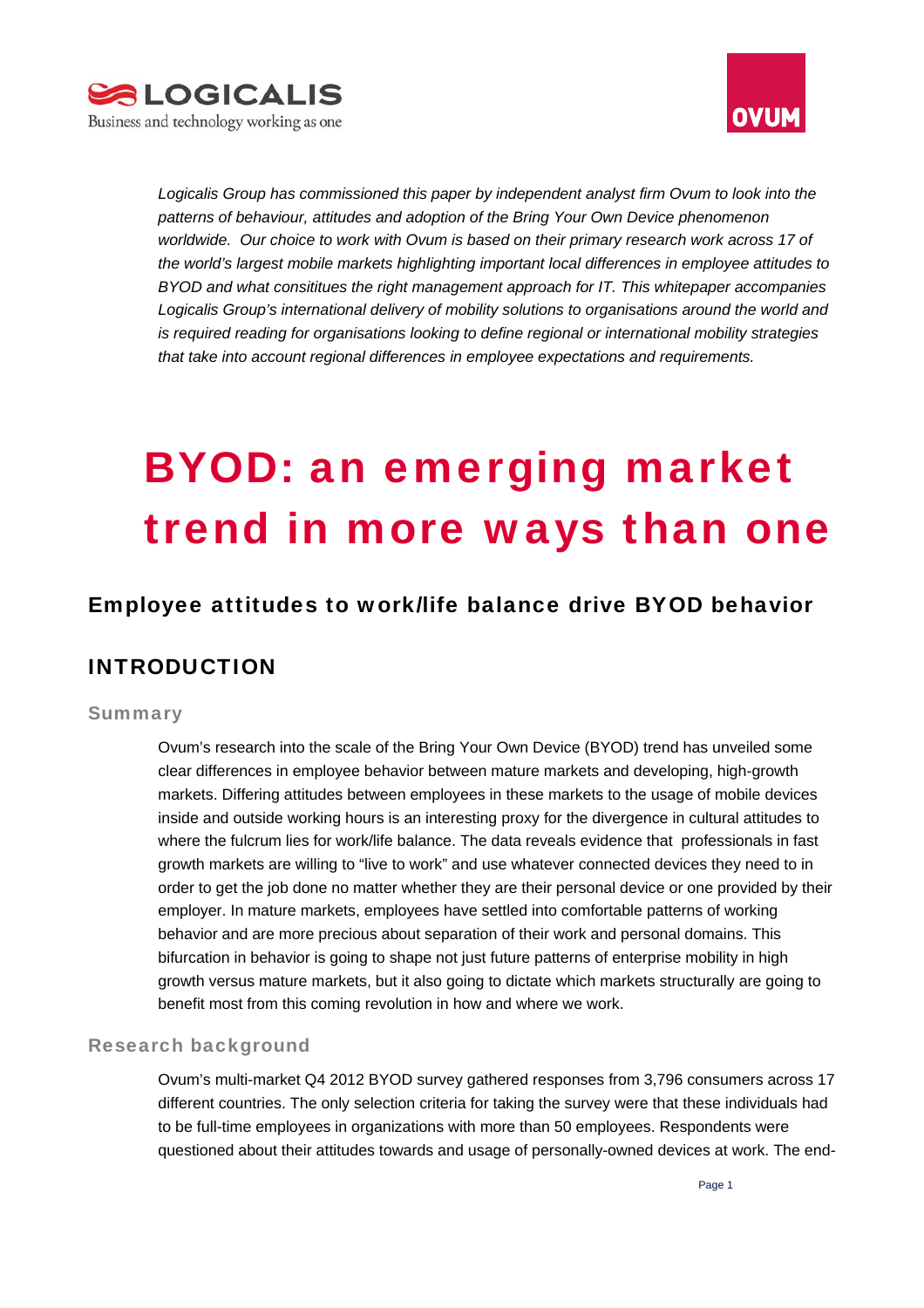



product is a unique dataset putting some real figures behind the scale and drivers of the BYOD trend, from the perspective of those who are driving it – consumers. This white paper incorporates some of the key findings from the survey.

# DIVERGENT RATES OF BYOD IN HIGH GROWTH VERSUS LOW GROWTH MARKETS

The average rates of BYOD in high growth emerging markets and mature markets are divergent

When asking employees whether they bring their own device to work (BYOD – defined as using a personal smartphone or tablet for any activity other than making calls or sending texts, therefore accessing corporate data), Ovum found that across all 17 markets surveyed, 57.1% of full-time employees partake in some form of BYOD. But when broken down by market, a very well-defined trend is noticeable: respondents in the emerging, "high-growth" markets (including Brazil, Russia, India, UAE, and Malaysia) demonstrate a much higher propensity to use their own device at work. Almost 75% of users in these countries did so, compared to 44% in the more mature developed markets. So what is behind this markedly different behavior?



#### Figure 1: Divergence between average rates of BYOD in growth markets vs mature markets

Source: Ovum - Global BYOD Survey, N = 3796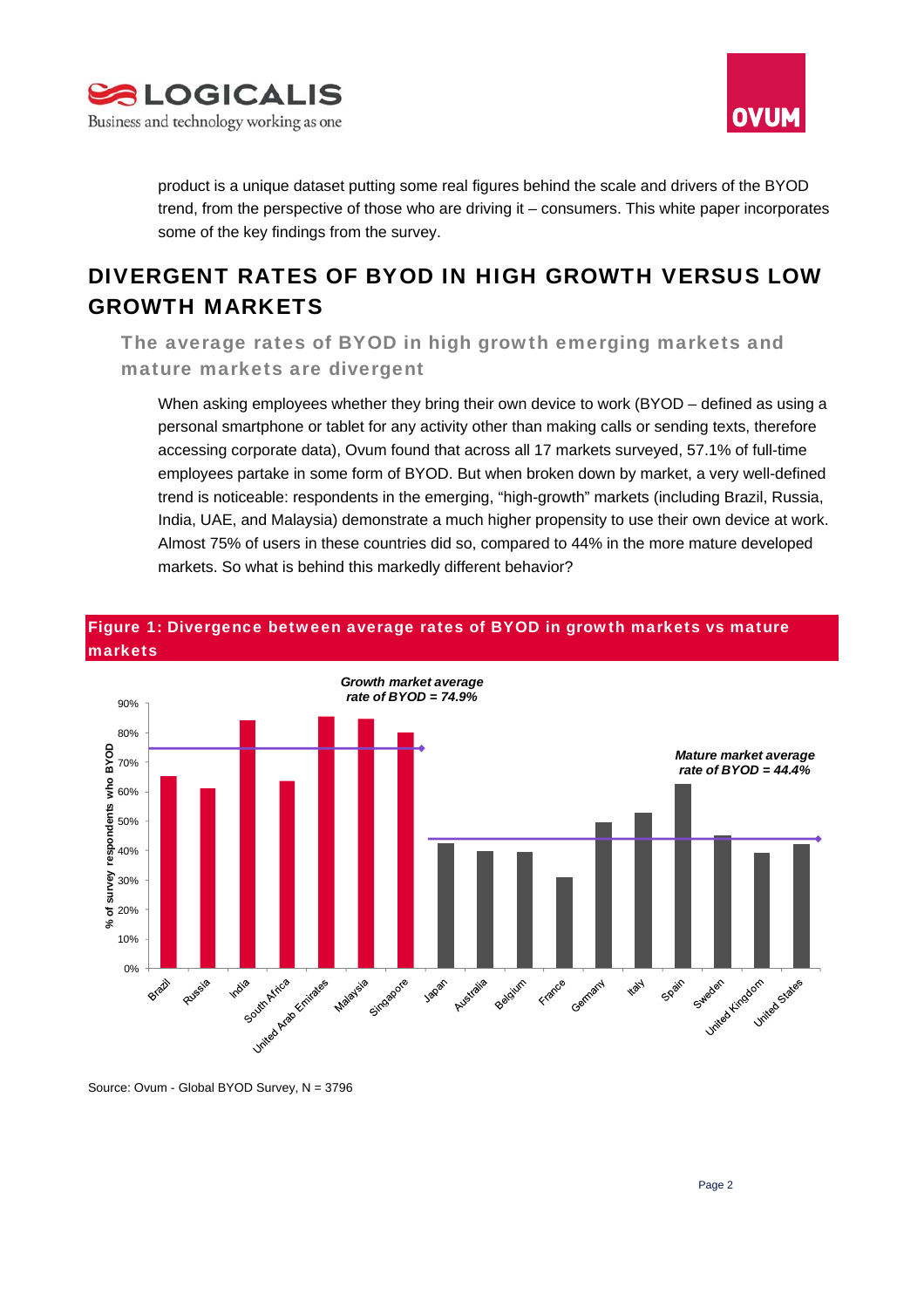



## High adoption of BYOD in emerging markets demonstrates comfort with the blurring boundary between work and personal life

The stronger preference for BYOD among full-time employees in emerging markets is symptomatic of a couple of important factors. Firstly, there is a lower rate of corporate mobile handset and tablet provision in these markets, leading those who feel they need a mobile device to help with their job to use their own.

Secondly, it demonstrates a higher level of comfort with the blurring boundary between work and personal life than seen among employees in more mature markets. Employees in high growth, emerging economies, such as Brazil, South Africa and Malaysia are demonstrating that they have more flexible attitudes to working hours, and are happy to use their own devices to get the job done where necessary. In economies where the comforts of a consumer lifestyle are not yet as prevalent as in developed markets, there appears to be a stronger attitude among professionals towards putting their work life ahead of the personal. The prevailing attitude might be viewed as follows: employees in high-growth markets more commonly "live to work", rather than seeing work purely as a means to fund their private lifestyles and "working to live" – as could be said of more employees in developed markets.

There are of course some standouts in the data. 62.8% of employees in Spain bring their own device to work, well above the developed market mean at 44.4%. This could be said to have something to do with the struggling economy: that people are willing to use any and all means necessary to get ahead in their job, where losing it would be potentially disastrous given the high rates of unemployment.

## Employees in mature markets more commonly require distinct boundaries between work and personal life

In mature markets such as France, where the rate of BYOD behavior is lowest (30.9%), employees are demonstrating an ingrained set of behaviours that demands clear separation of work and personal time, and a much lower level of comfort with the blurring of professional and work life.

This could be down to the prevailing "work to live" attitutude, but it is also indicative of different attitudes to privacy and wanting to keep personal activities unknown to any type of authority – whether the state or an employer. Europeans in particular have been fiercely protective of their privacy rights given the regional history of authoritarian governments monitoring and censoring personal communications. Elsewhere, attitudes are different: in countries such as the US which do not have such a history, privacy is largely a secondary issue; in others where censorship is either ongoing or where the memory is much more recent, such as Brazil or Russia, the prevailing attitude is that authorities can always see what you are doing anyway – so it doesn't matter who owns the device you use for either work or personal purposes.

As BYOD takes hold globally, driven by the raw growth of personal smartphone computing, these differences in attitudes are interesting proxies for agile, light touch governance working practices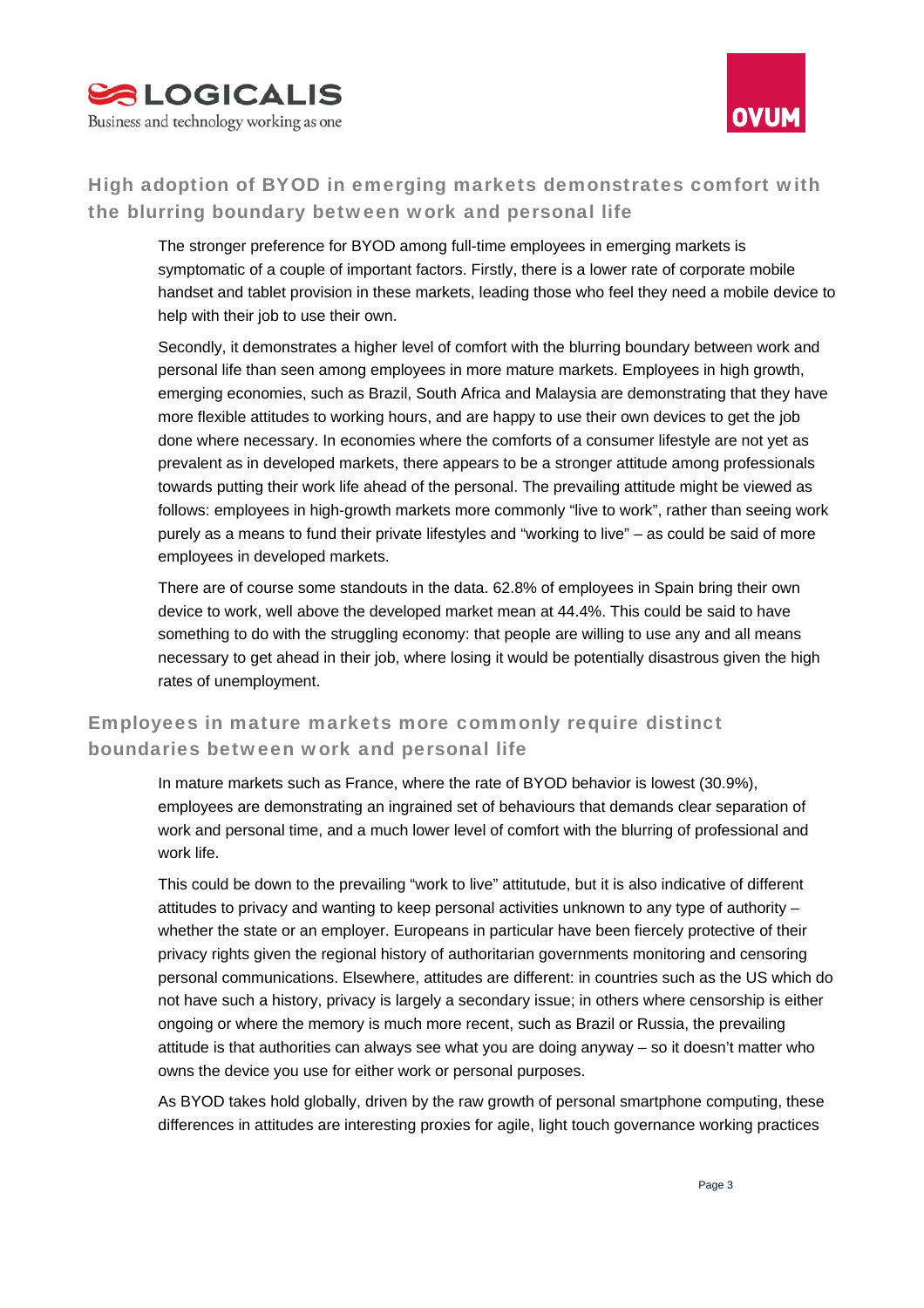



seen in emerging economies, versus more inflexible working practices in mature economies which require a different type of management and governance.

#### IT departments need to manage this behavior

For businesses, and particularly those operating in multiple markets, the challenge is to set the right levels of governance and manage BYOD behavior wherever it is happening: the risk of losing data via a personally owned device is very real and potentially very damaging from financial, reputational, and legal perspectives.

This does not mean that IT departments should be locking down such behavior, as there are also huge potential benefits in terms of employee productivity and engagement. IT should aim to use an appropriate level of management to ensure that data is secured without degrading the user experience for employees prepared to work in this flexible manner. Full mobile device management (MDM) solutions offer a lot of control over device activity, and are the most effective ways to secure data on multiple platforms – but for some users they can be seen as being too invasive. Lighter touch approaches such as managing data at the application level, rather than device level, can also be considered as a way of managing BYOD behavior in emerging markets. And given the preference for strong privacy controls in certain mature markets, it may also be an easier way to manage BYOD there as well.

However they choose to approach it, putting policies in place is a priority for IT departments in every region. As shown in Figure 2, the proportion of employees who BYOD and have also signed a policy governing that behavior is low across the board, at an average of just 20.1%. Some countries demonstrate a higher level of management than others, partially as a result of IT departments finding the appropriate balance of control and flexibility in their approach, and partially as a result of local cultural attitudes in IT departments preventing them thus far from engaging appropriately with the problem of employee–led IT consumerization. But it is a pressing issue for businesses everywhere.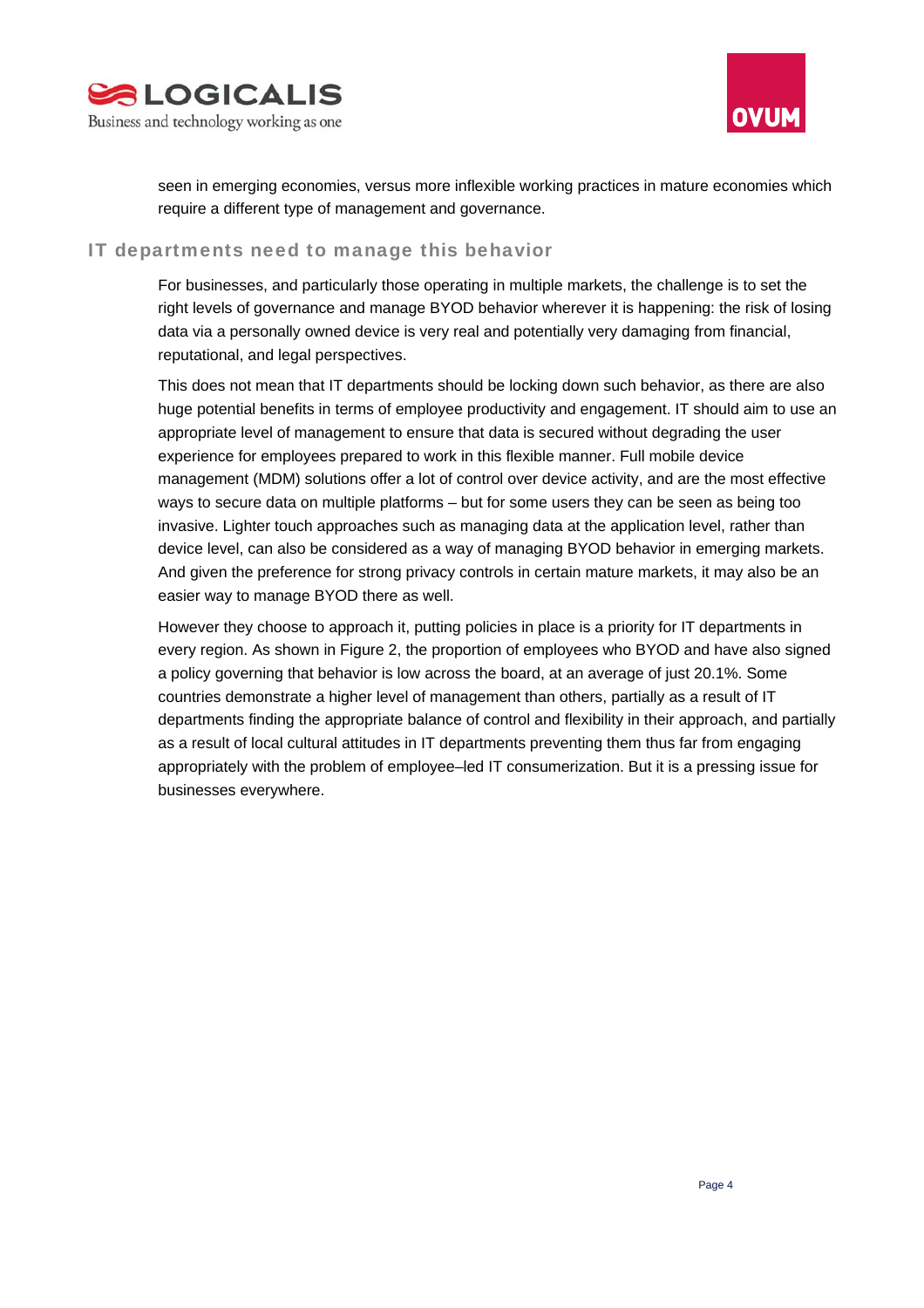





#### Figure 2: Lack of BYOD management is an issue everywhere



Source: Ovum - Global BYOD Survey, N = 3796

## BYOD IS DRIVEN BY EMPLOYEE ATTITUDES

The increasing availability of smartphones and tablets is an obvious driver of BYOD, but it is important not to underestimate the attitudes that having such devices engender in employees. Access to affordable, powerful mobile computing devices mean that people are now more "connected" than ever, and for the majority this connectivity applies to working life just as much as the personal – being contactable at all times makes their lives easier and enables them to do their job better.

## "Always-on" access to corporate data is seen as more of a benefit in emerging markets

As seen in Figure 3, there is a fairly high level of agreement across all countries with the statement "Being able to access coporate emails and other business apps outside official working hours enables me to do my job better". However, again, this trend is more marked in high growth economies. 79% of employees in high growth markets believe that this constant connectivity with work applications enables them to their job better, versus 53.5% in mature markets. This helps to explain the higher incidence of BYOD in certain countries: wherever there is a high level of BYOD, there is widespread agreement that "always-on" connectivity helps to do the job better. Among the mature markets, Italy and Spain demonstrate the highest level of agreement to the statement – and also the highest level of BYOD behavior.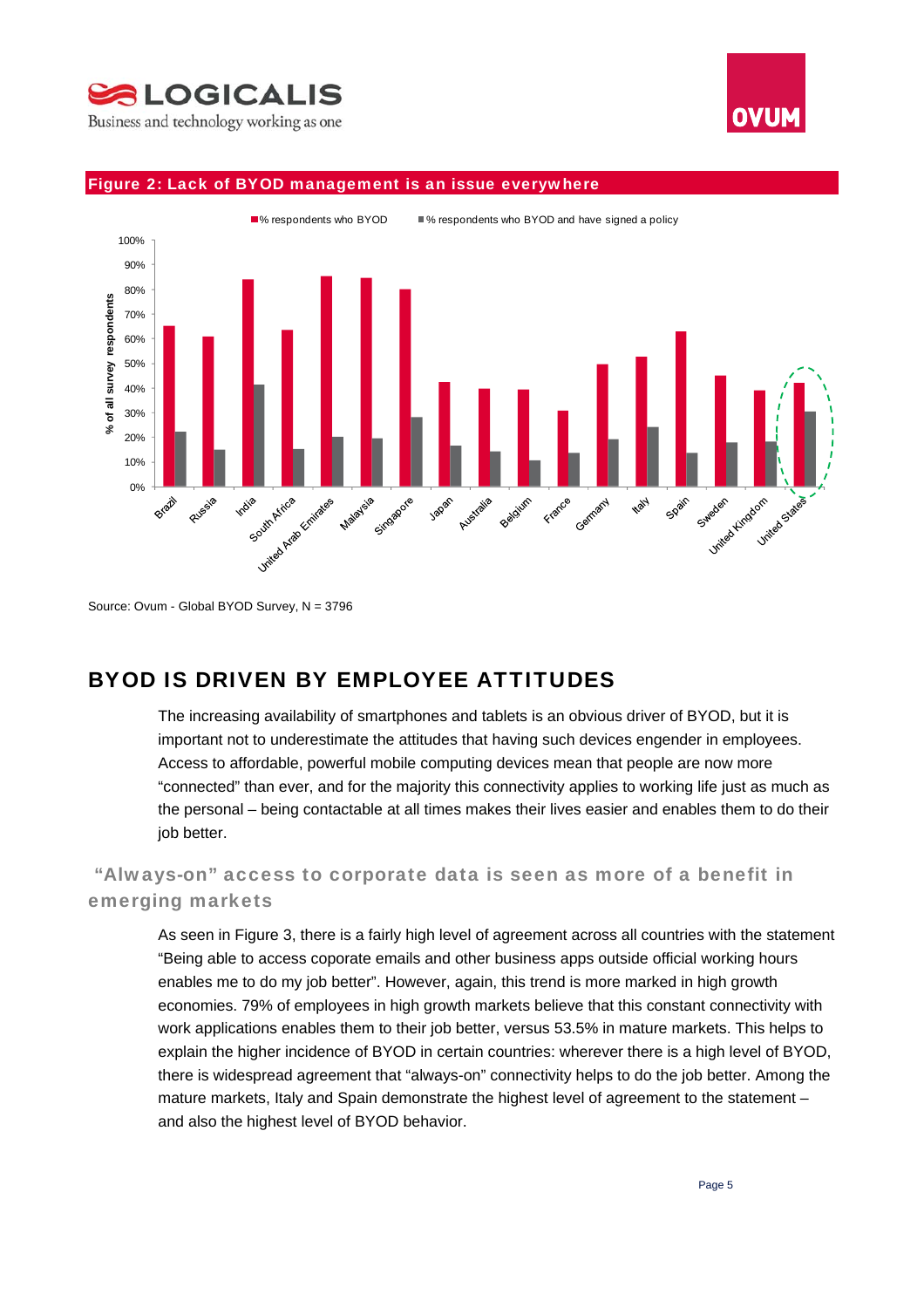



### Figure 3: "Being able to access corporate emails and other business apps outside official working hours enables me to do my job better" – breakdown by market



Source: Ovum - Global BYOD Survey, N = 3796

## Those in emerging markets are also more likely to appreciate having flexible access to corporate data and apps

It is not just that having constant access to work applications is more commonly seen as an enabler in high growth markets – it is also more positively welcomed in these countries. It is possible to feel that having such access enables you to do your job better, but still feel unhappy about it and see it as an imposition on personal time.

78.6% of employees in high growth markets like the flexibility of being able to use mobile enterprise application access outside work hours, versus 55.1% in mature markets. This is further evidence that people in emerging markets are happier with the blurring of the lines between work and personal life than those in mature markets, and further explains the higher prevalence of BYOD behavior in those countries.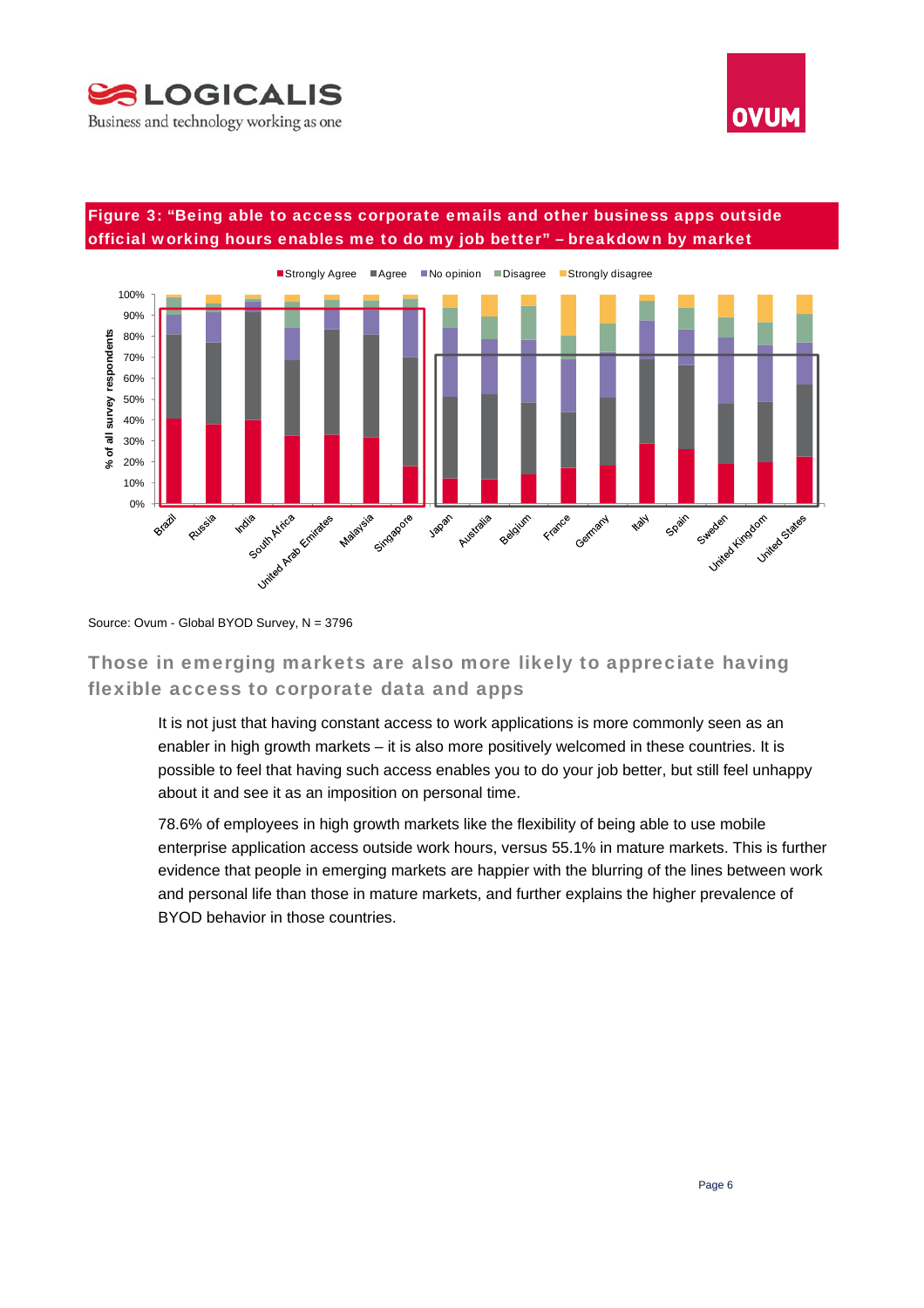



#### Figure 4: "I like the flexibility of being able to access corporate emails and other business apps outside official working hours" – breakdown by market



#### Source: Ovum - Global BYOD Survey, N = 3796

## Appropriate device and network support is required to manage BYOD in different markets

As business leaders begin to plan what employee mobility means for their companies, these differences in attitudes will impact how they look to invest in mobile application provision, and what productivity returns they are going to get on such investment. Businesses in these high growth economies have an opportunity to convert this signalled drive and motivation by employees into productivity and revenue if they support this behaviour with the appropriate device and network support.

Such appropriate support means establishing how many people within a business are already using personal devices for work, how many want to do so, and providing them as far as possible with all all the applications they need to do their jobs while also accounting for the organization's particular risk profile. Organizations in highly regulated sectors such as healthcare, government or finance will likely need to provide the most secure, full-device solutions possible – while others may opt for lighter-touch, application-level controls. If employees are accessing corporate wifi networks via their personal devices, ensuring that sufficient bandwidth is available and that the networks do not get clogged up is also important.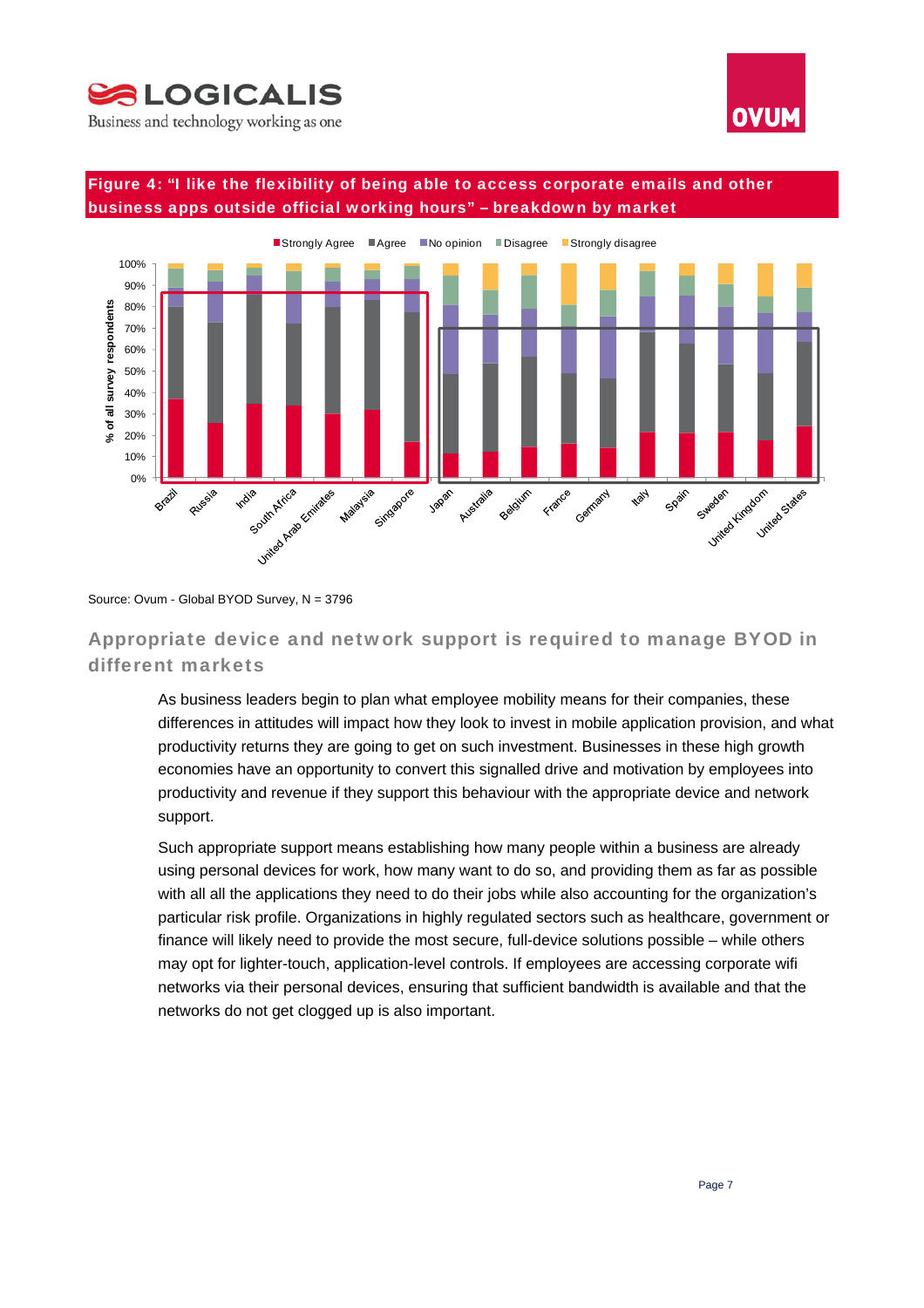



## BYOD IS DRIVEN BY THE DESIRE TO USE A SINGLE DEVICE

Employees in emerging economies want a single phone for work and personal use

Aside from the requirement for constant access to corporate data and applications, another distinct driver of BYOD behavior is the desire to use a single device for both work and personal activities. Needing to always carry two phones around is, anecdotally, a constant complaint and perceived driver of BYOD – and Ovum's data backs up the theory.

Attitudes to single device ownership again show divergence between emerging and mature markets, with 59.1% of respondents wanting a single device in high growth markets and 37.7% expressing preference for a single device in mature markets. And again, there is a direct correlation between high preference for single device usage and high levels of BYOD.



Source: Ovum - Global BYOD Survey, N = 3796

## Low concern over separation at device level of work and personal applications

The data in Figure 5 tells us that employees in high growth, emerging economies are less concerned with separation at a physical device level of work and personal data and applications. This is being driven by the emergence of smartphone computing as a new phenomenon in these high growth emerging economies, where there is little established mobile behavior and hence no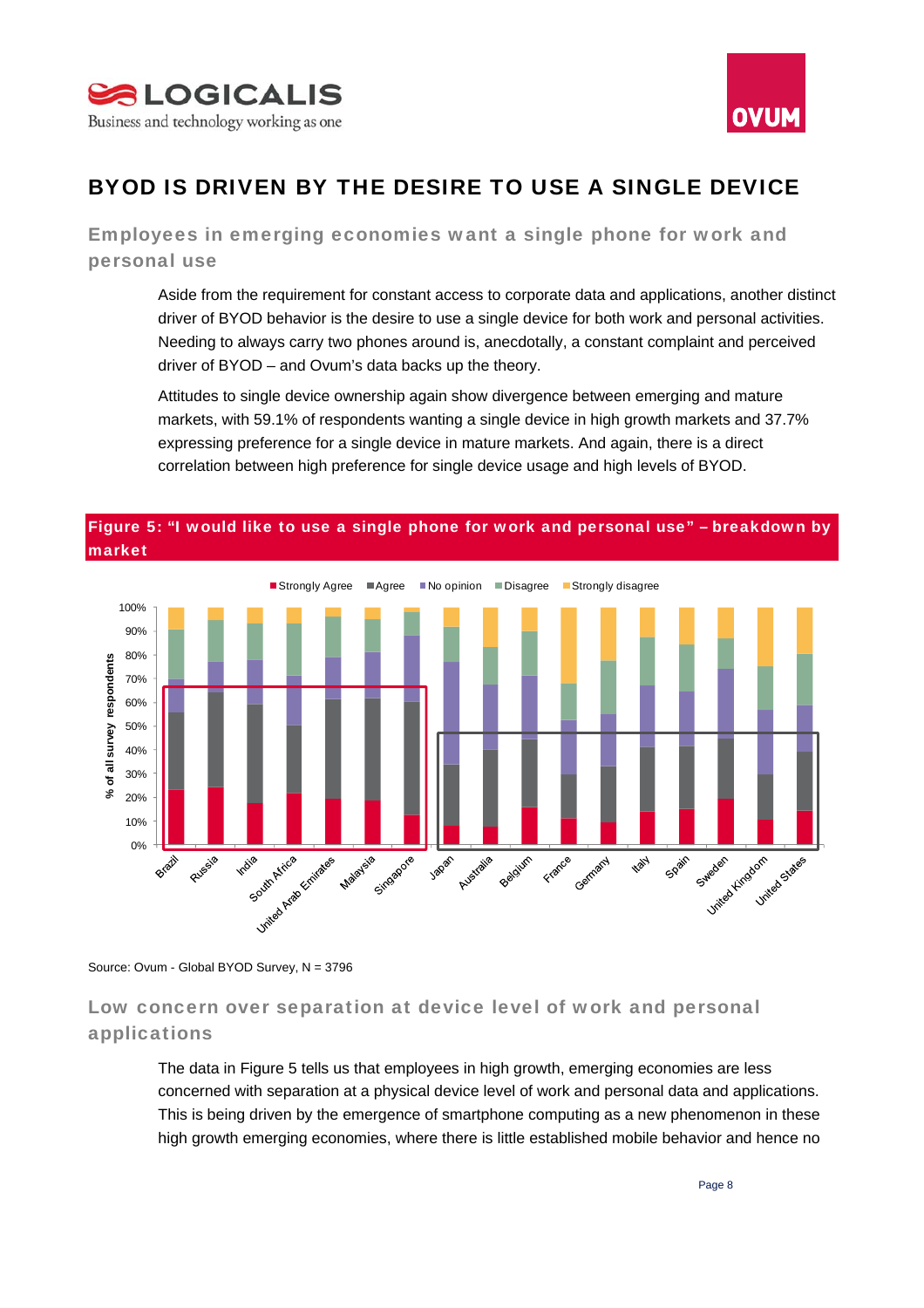



behavior modification. For many people in these emerging markets, smartphones may also be the first or only computing device that they own – many are entirely skipping the PC generation. So, making use of it in all areas of life becomes an obvious thing to do.

In mature economic markets, consumers have learned behaviors, and behavioral trends have been set, over 15 years of mobile device ownership. For those of the "BlackBerry Generation", mobile email is almost synonymous with a corporate-provided BlackBerry phone. Enterprises have widely adopted these devices in order to create a clear separation between work and personal data and applications, and until relatively recently, it has been the best and only viable way of staying connected with work at all times. It is only through the advent of more powerful, varied, and affordable consumer devices that the notion of doing work on a personal phone has developed.

Thus there is more scope for varied behavior in these markets, and indeed attitudes are very evenly split between wanting to use a single device and not wanting to. Some employees will want to continue working as they have been used to with a separate device for work, while those who are growing up with powerful personal mobile devices are more likely to want to use a single device at all times of day.

Youth demographics mean that the trend is set to continue in emerging markets

This trend is accentuated as we look at youth demographics in high growth economies. With growing numbers of young, educated consumers affluent enough to afford smart mobile devices, the openness of these markets to mobile and flexible modes of working will be further catalysed. Businesses will find it increasingly important to find ways of harnessing this workforce, which is willing to be both flexible and mobile.

The same principles also apply to the younger generations in more mature markets, even if the demographics of their home countries are different. Graduates coming out of universities now are digital natives, having grown up with the web and with smart devices. This tech savvy generation is also looking for, and indeed expecting, ways to use their in-built digital skills and experience to improve how they go about their work. And with technological innovation in the consumer sphere continuing to move at a fast pace, it can be expected that future generations will also be just as eager to use such skills and equipment – if not more so.

## ENCOURAGEMENT OF BYOD BY THE IT DEPARTMENT ALSO DIFFERS BETWEEN GROWTH AND MATURE MARKETS

In high-growth markets, there is a high level of awareness and encouragement of BYOD behavior by IT

As a way of establishing whether IT departments were getting to grips with the BYOD phenomenon, Ovum asked employees that bring their own device to work what their employer's IT department thought about their use of corporate email on a personal device. The options included: whether they didn't know about it at all (let's call this passive ignorance); they ignored that it is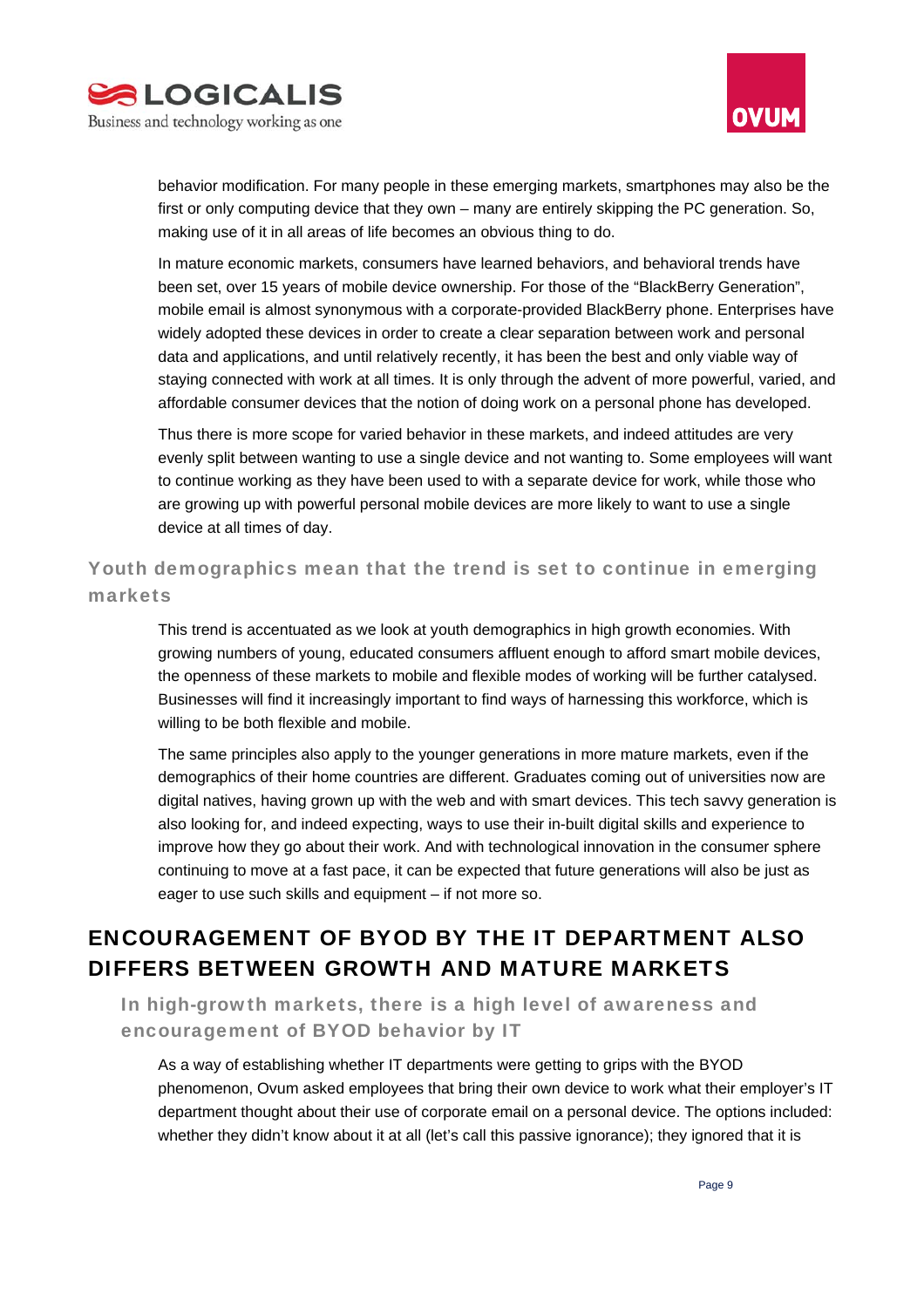



happening (active ignorance, or a "don't ask, don't tell" policy); they encouraged it; or they discouraged it. Once again, as shown in Figure 6, a general trend emerged showing higher levels of encouragement in high-growth economies versus that seen in continental European markets and Japan.

There are exceptions of course, especially in Russia where the most prevalent attitude is one of active ignorance, but this demonstrates that IT departments in these markets are acknowledging the trend and getting to grips with it, encouraging the use of personal devices and enabling employees to get the job done. This will also have a positive impact on the likelihood of the trend continuing to pick up pace in these markets.

#### Figure 6: Employer's IT department's attitude towards BYOD – breakdown by market



Source: Ovum - Global BYOD Survey, N = 1622 from 3796

#### Within the mature market segment there is variance

There is more variance in IT attitudes to BYOD in the mature markets. In countries such as Japan, France, Belgium and Sweden, organizations are not only not encouraging BYOD behaviour, but actively or passively ignoring that is happening, driving the behaviour under the radar of IT and creating an un-managed email challenge as users connect via Activesync.

However, in the UK, Australia and the US, IT organizations are more commonly moving earlier to embrace this employee behavior – indeed the US shows a higher level of encouragement than any other country surveyed, including all the high-growth economies. Although these markets don't see the highest level of BYOD, IT organizations are readying themselves for the next step in the development of an enterprise mobility strategy. The task is now for IT organizations in other mature economies to follow suit with the management strategies that are appropriate for the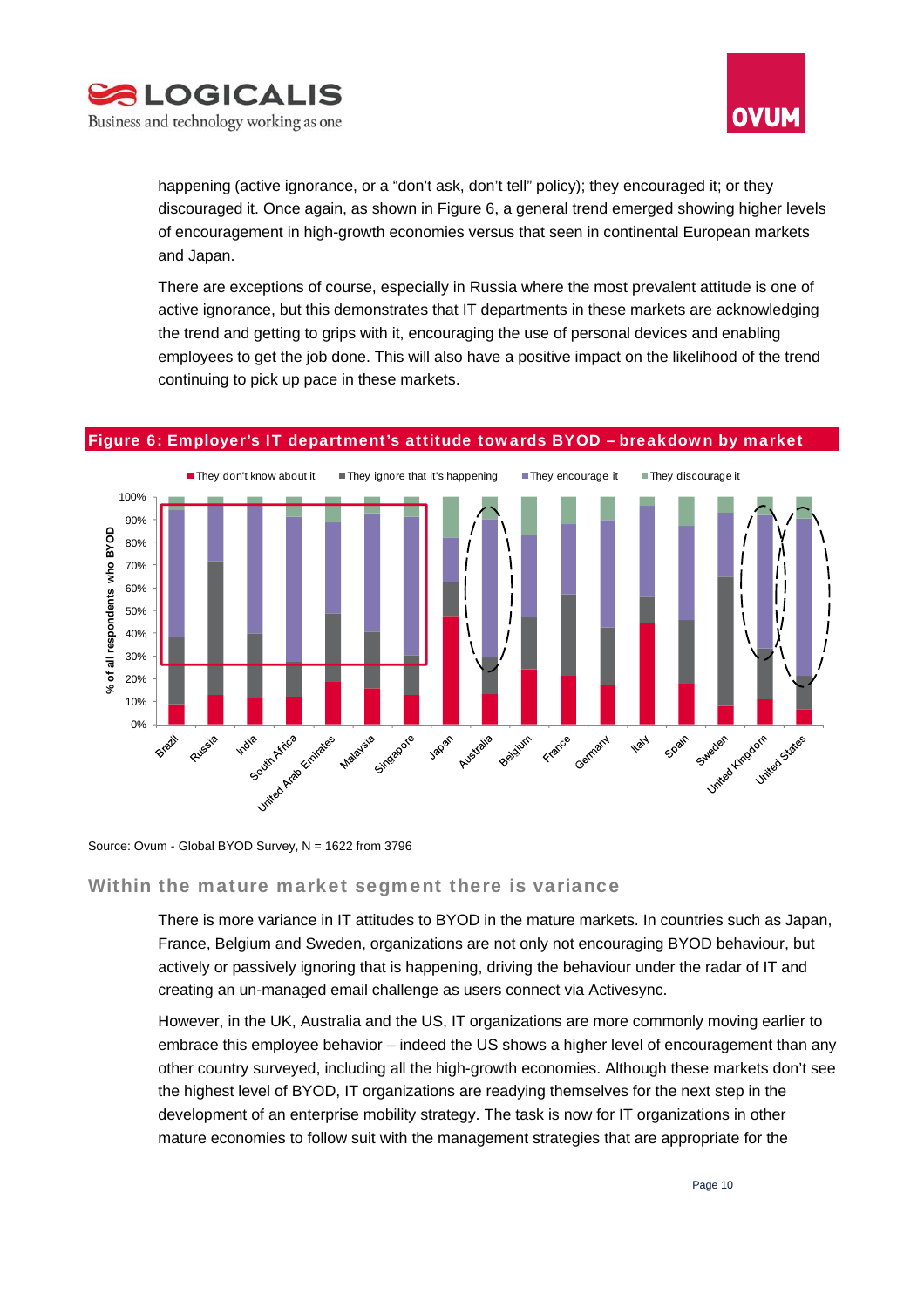



cultural demands of their employees, the regulatory requirements of their industry and the governance requirements of country specific data privacy legislation.

## CONCLUSIONS

Employee attitudes to work-life balance and single device usage drive high levels of BYOD in high-growth markets

Employees in high growth markets demonstrate that they are not only willing, but positively embrace the possibility of having constant access to work data and applications, even when on the move or outside of office hours. They are also more likely than their counterparts in more mature markets to want to carry only a single device around, and use it for both work and personal purposes. Such attitudes demonstrate comfort with the blurring boundaries between work and personal life, and perhaps more of a willingness to do whatever it takes, and work whatever hours required, to get ahead with their careers. "Living to work" seems to be the prevailing attitude among consumers in emerging markets, whereas those in developed economies are more likely to "work to live" – their career is kept separate from the private life, and exists as a means of providing a comfortable private life.

Coupled with the rising level of smart device penetration, and higher numbers of affluent young people entering the workforce, these attitudes are driving Bring Your Own Device behavior to a greater extent than in mature markets.

#### IT departments must find the right way to manage this behavior

From the business perspective, the BYOD trend is so extensive that it is extremely important for IT organizations to manage it. Unmanaged BYOD creates a great data security risk, and the implications of losing sensitive data via a personally-owned device can be dire from financial, reputational and legal perspectives. However, this is not an easy task. As every organization is different, there is no particular right or wrong way to approach it. Every business must understand the behavior of its own employees (which as we have seen is likely to be influenced by their location) and manage it according to their risk profile, so they should be asking themselves: what data can and will these employees be accessing, and how far do we need to go to secure it? Different solutions are available, from full-device controlling MDM to lighter-touch application management. Whichever way the IT organization decides to go, it needs to be putting a policy in place as soon as possible as a matter of high priority.

The lack of BYOD management is a widescale problem across all geographies: Ovum's research found that 17.7% of survey respondents who bring their own device to work claim that their employer's IT department has no idea about this behaviour, while a further 28.4% of IT departments actively ignore this activity i.e. turn a blind eye to it.

However, from this perspective, there are encouraging signs in that IT departments in the regions where BYOD behavior is most prevalent are getting to grips with it, and at least encouraging such behavior. Whether they have yet put a policy in place to fully manage it is another matter – Ovum's